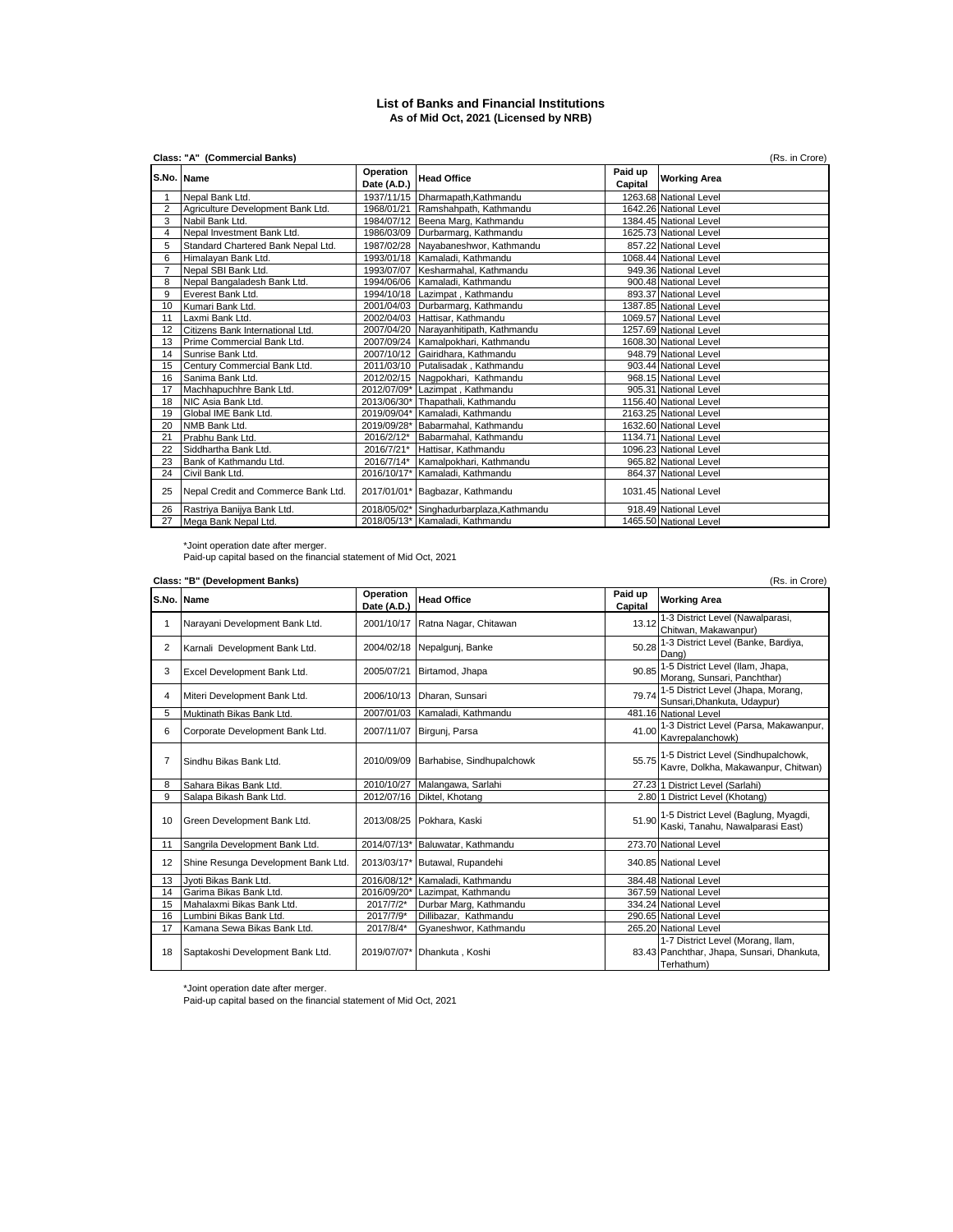| S.No. | Name                                          | Operation<br>Date (A.D.) | <b>Head Office</b>                     | Paid up<br>Capital | <b>Working Area</b>   |
|-------|-----------------------------------------------|--------------------------|----------------------------------------|--------------------|-----------------------|
|       | Nepal Finance Ltd.                            |                          | 1993/01/06 Kamaladi, Kathmandu         |                    | 49.35 National Level  |
| 2     | Nepal Share Markets and Finance Ltd.          |                          | 1993/10/19 Ramshahapath, Kathmandu     |                    | 23.33 National Level  |
| 3     | Goodwill Finance Ltd.                         | 1995/5/15                | Hattisar, Kathmandu                    |                    | 86.72 National Level  |
| 4     | Progressive Finance Ltd.                      |                          | 1996/02/26 Newroad, Kathmandu          |                    | 80.01 National Level  |
| 5     | Janaki Finance Co. Ltd.                       |                          | 1997/03/07 Janakpurdham, Dhanusha      |                    | 60.04 Province No. 2  |
| 6     | Pokhara Finance Ltd.                          |                          | 1997/03/16 Pokhara, Kaski              |                    | 96.31 National Level  |
|       | Multipurpose Finance Co. Ltd                  |                          | 1998/04/15 Rajbiraj, Saptari           |                    | 40.00 Province No. 2  |
| 8     | Samriddhi Finance Company Limited             |                          | 2001/08/10 Hetauda, Makawanpur         |                    | 54.59 National Level  |
| 9     | Capital Merchant Banking & Finance<br>Ltd.    | 2002/02/01               | Battisputali, Kathmandu                |                    | 93.51 National Level  |
| 10    | Guheshwori Merchant Banking &<br>Finance Ltd. |                          | 2002/06/13 Pulchowk, Lalitpur          |                    | 86.40 National Level  |
| 11    | ICFC Finance Ltd.                             |                          | 2004/07/15 Bhatbhateni, Kathmandu      |                    | 102.43 National Level |
| 12    | Manjushree Finance Ltd.                       |                          | 2007/10/17 Nayabaneshwor, Kathmandu    |                    | 96.54 National Level  |
| 13    | Reliance Finance Ltd.                         |                          | 2014/05/08* Pradarsani Marg, Kathmandu |                    | 91.57 National Level  |
| 14    | Gorkhas Finance Ltd.                          | 2016/4/10*               | Dillibazar, Kathmandu                  |                    | 86.80 National Level  |
| 15    | Shree Investment & Finance Co. Ltd.           |                          | 2017/02/01* Dillibazar, Kathmandu      |                    | 89.01 National Level  |
| 16    | Central Finance Ltd.                          |                          | 2017/03/23* Kupondole, Lalitpur        |                    | 88.10 National Level  |
| 17    | Best Finance Ltd.                             |                          | 2018/08/02* Chabahil, Kathmandu        |                    | 82.89 National Level  |

|                | Class: "D" (Micro Finance Financial Institutions)<br>(Rs. in Crore) |                          |                                     |                    |                                                                                                                                                                                                                                  |  |  |
|----------------|---------------------------------------------------------------------|--------------------------|-------------------------------------|--------------------|----------------------------------------------------------------------------------------------------------------------------------------------------------------------------------------------------------------------------------|--|--|
| S.No           | Name                                                                | Operation<br>Date (A.D.) | <b>Head Office</b>                  | Paid up<br>Capital | <b>Working Area</b>                                                                                                                                                                                                              |  |  |
| $\mathbf{1}$   | Nirdhan Utthan Laghubitta Bittiya<br>Sanstha Ltd.                   |                          | 1999/07/17 Naxal, Kathmandu         |                    | 169.50 National Level                                                                                                                                                                                                            |  |  |
| 2              | RMDC Laghubitta Bittiya Sanstha Ltd.                                | 1999/12/06               | Putalisadak, Kathmandu              |                    | 103.42 National Level                                                                                                                                                                                                            |  |  |
| 3              | Deprosc Laghubitta Bittiya Sanstha Ltd.                             | 2001/07/03               | Bharatpur, Chitwan                  |                    | 138.75 National Level                                                                                                                                                                                                            |  |  |
| 4              | Chhimek Laghubitta Bittiya Sanstha Ltd.                             |                          | 2001/12/10 Old Baneshwor, Kathmandu |                    | 183.00 National Level                                                                                                                                                                                                            |  |  |
| 5              | Swabalamban Laghubitta Bittiya<br>Sanstha Ltd.                      | 2002/02/22               | Kamal Pokhari, Kathmandu            |                    | 94.30 National Level                                                                                                                                                                                                             |  |  |
| 6              | Sana Kisan Bikas Laghubitta Bittiya<br>Sanstha Ltd.                 |                          | 2002/03/11 Babarmahal, Kathmandu    |                    | 125.15 National Level                                                                                                                                                                                                            |  |  |
| $\overline{7}$ | Nerude Laghubitta Bittiya Sanstha Ltd.                              |                          | 2007/06/15 Biratnagar, Morang       |                    | 49.39 National Level                                                                                                                                                                                                             |  |  |
| 8              | Mithila Laghubitta Bittiya Sanstha Ltd.                             | 2009/04/29               | Dhalkebar, Dhanusha                 |                    | 13.63 Province No. 2                                                                                                                                                                                                             |  |  |
| 9              | Sworojagar Laghubitta Bittiya Sanstha<br>Ltd.                       |                          | 2009/12/16 Banepa, Kavre            |                    | 41.13 National Level                                                                                                                                                                                                             |  |  |
| 10             | First Microfinance Laghubitta Bittiya<br>Sanstha Ltd.               | 2009/12/28               | Gyaneshwor, Kathmandu               |                    | 87.68 National Level                                                                                                                                                                                                             |  |  |
| 11             | Kalika Laghubitta Bittiya Sanstha Ltd.                              |                          | 2020/01/08* Pokhara, Kaski          |                    | 27.76 National Level                                                                                                                                                                                                             |  |  |
| 12             | Mirmire Laghubitta Bittiya Sanstha Ltd.                             | 2010/09/23               | Banepa, Kavre                       |                    | 43.51 National Level                                                                                                                                                                                                             |  |  |
| 13             | Janautthan Samudayik Laghubitta<br>Bittiya Sanstha Ltd.             |                          | 2010/11/09 Butwal, Rupandehi        | 11.83              | 19 District Level (Kailali, Kanchanpur,<br>Banke, Bardiya, Dang, Kapilvastu,<br>Rupandehi, Nawalparasi East,<br>Nawalparasi West, Chitwan, Parsa,<br>Surkhet, Dadeldhura, Gulmi, Palpa,<br>Tanahu, Arghakhachi, Pyuthan, Salyan) |  |  |
| 14             | Womi Laghubitta Bittiya Sanstha Ltd.                                |                          | 2021/03/16* Banepa, Kavre           |                    | 41.19 National Level                                                                                                                                                                                                             |  |  |
| 15             | Laxmi Lighubitta Bittiya Sanstha Ltd.                               |                          | 2012/06/04 Maharajqunj, Kathmandu   |                    | 32.00 National Level                                                                                                                                                                                                             |  |  |
| 16             | Civil Laghubitta Bittiya Sanstha Ltd.                               | 2012/07/05               | Chuchepati, Kathmandu               |                    | 24.21 National Level                                                                                                                                                                                                             |  |  |
| 17             | Vijaya Laghubitta Bittiya Sanstha Ltd.                              | 2013/03/28               | Gaidakot, Nawalparasi               |                    | 26.66 National Level                                                                                                                                                                                                             |  |  |
| 18             | NMB Laghubitta Bittiya Sanstha Ltd.                                 | 2013/03/31               | Pokhara-Hemja, Kaski                |                    | 53.98 National Level                                                                                                                                                                                                             |  |  |
| 19             | FORWARD Microfinance Laghubitta<br>Bittiva Sanstha Ltd.             |                          | 2013/05/17 Duhabi Bhaluwa, Sunsari  |                    | 62.55 National Level                                                                                                                                                                                                             |  |  |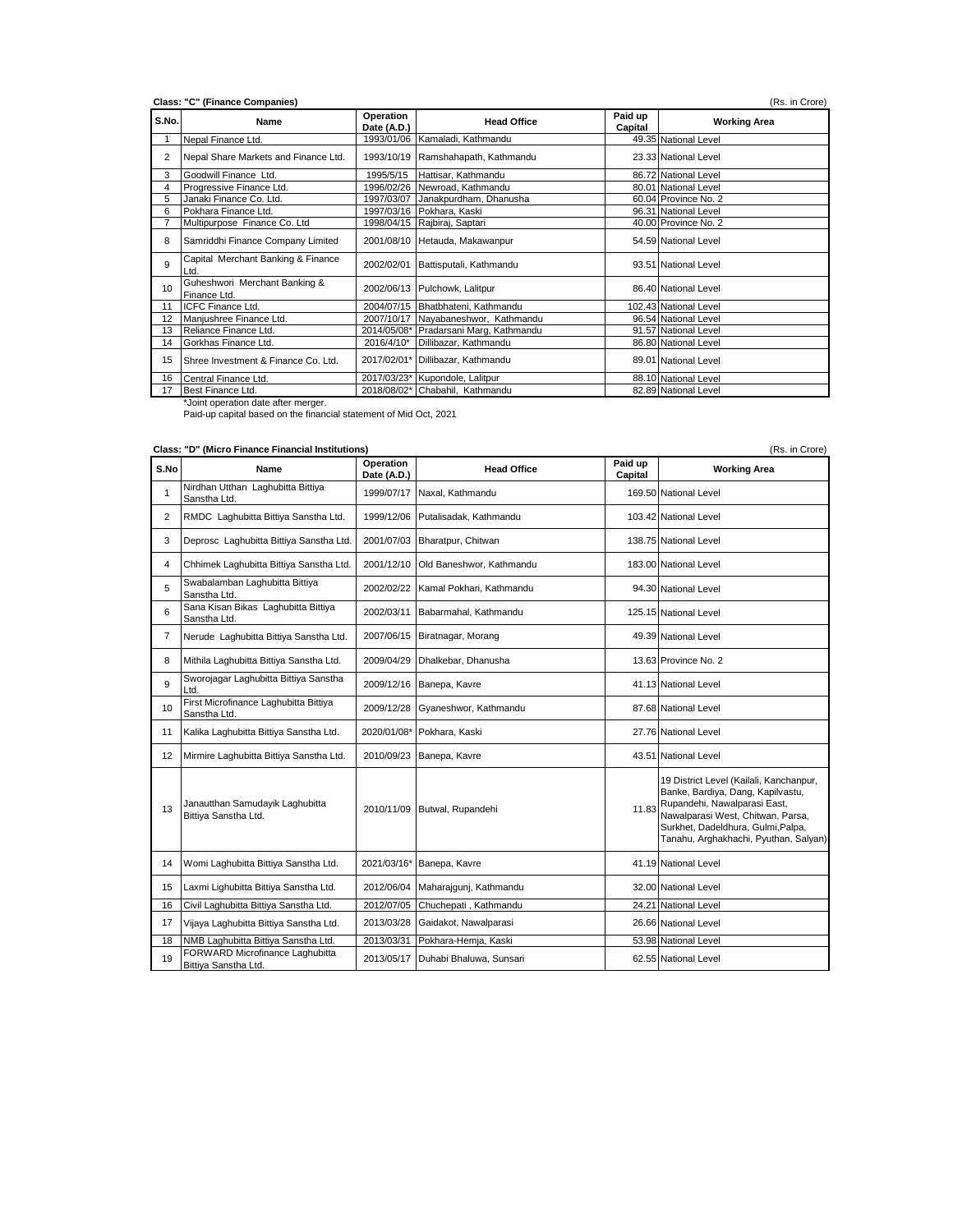| 20 | Global IME Laghubitta Bittiya Sanstha<br>Ltd.            | 2013/05/19  | Pokhara, Kaski                     | 43.17 | <b>National Level</b>                                                                                                                                         |
|----|----------------------------------------------------------|-------------|------------------------------------|-------|---------------------------------------------------------------------------------------------------------------------------------------------------------------|
| 21 | Mahuli Laghubitta Bittiya Sanstha Ltd.                   |             | 2020/11/23* Bakdhuwa, Saptari      |       | 22.39 National Level                                                                                                                                          |
| 22 | Suryodaya Laghubitta Bitiya Sanstha<br>Ltd.              | 2020/02/22* | Putalibazar, Syanja                |       | 24.80 National Level                                                                                                                                          |
| 23 | Meromicrofinance Laghubitta Bittiya<br>Sanatha Ltd.      | 2013/07/18  | Battar, Nuwakot                    |       | 100.00 National Level                                                                                                                                         |
| 24 | Samata Gharelu Laghubitta Bittiya<br>Sanatha Ltd.        | 2013/08/25  | Banepa, Kavrepalanchowk            |       | 28.56 National Level                                                                                                                                          |
| 25 | RSDC Laghubitta Bitiya Sanstha Ltd.                      | 2013/09/11  | Butwal, Rupandehi                  |       | 73.20 National Level                                                                                                                                          |
| 26 | Samudayik Laghubitta Bitiya Sanstha<br>Ltd.              |             | 2014/04/13 Banepa, Kavre           |       | 4-10 District Level (Sindhupalchowk,<br>Kavrepalanchowk, Dolakha,<br>13.20 Ramechhap,<br>Solukhumbu, Okhaldhunga, Nuwakot,<br>Khotang, Bhojpur, Sankhuasabha) |
| 27 | National Microfinance Laghubitta Bittiya<br>Sanstha Ltd. | 2014/07/02  | Nilkantha, Dhading                 |       | 41.91 National Level                                                                                                                                          |
| 28 | Grameen Bikas Laghubitta Bittiya<br>Sanstha Ltd.         | 2014/08/15* | Butawal, Rupandehi                 |       | 98.25 National Level                                                                                                                                          |
| 29 | Nepal Sewa Laghubitta Bittiya Sanstha<br>Ltd.            | 2014/10/26  | Phataksila, Sindhupalchok          |       | 6.15 Province No. 3                                                                                                                                           |
| 30 | Unnati Sahakarya Laghubitta Bittiya<br>Sanstha Ltd.      | 2020/07/10* | Siddarthanagar, Rupandehi          |       | 17.62 National Level                                                                                                                                          |
| 31 | NADEP Laghubitta Bittiya Sanstha Ltd.                    | 2015/05/15  | Gajuri, Dhading                    |       | 40.48 National Level                                                                                                                                          |
| 32 | Support Laghubitta Bittiya Sanstha Ltd.                  | 2015/07/12  | Hasposa, Itahari                   |       | 6.60 Province No. 1                                                                                                                                           |
| 33 | Aarambha Chautari Laghubitta Bittiya<br>Sanstha Ltd.     | 2016/01/03  | Banepa, Kavre                      |       | 28.68 National Level                                                                                                                                          |
| 34 | Ghodighoda Laghubitta Bittiya Sanstha<br>Ltd.            | 2016/06/12  | Sripur Belouri, Kanchanpur         | 2.76  | 4-10 District Level<br>(Kailali, Kanchanpur, Banke, Bardiya, Dan<br>g,Surkhet,Doti,Dadeldhura,Baitadi,Darc<br>hula)                                           |
| 35 | Asha Lagubitta Bittiya Sastha Ltd.                       | 2016/08/29  | Madanpur Nuwakot                   |       | 26.71 National Level                                                                                                                                          |
| 36 | Gurans LaghuBitta Bittiya Sastha Ltd.                    | 2016/11/16  | Dhankutabazaar, Dhankuta           |       | 8.34 Province No. 1                                                                                                                                           |
| 37 | Ganapati Laghubitta Bittiya Sastha Ltd.                  | 2016/12/09  | Shuklagandaki, Tanahu              |       | 12.74 National Level                                                                                                                                          |
| 38 | Infinity Laghubitta Bittiya Sanstha Ltd                  | 2021/08/20* | Gaidakot, Nawalparasi              |       | 32.46 National Level                                                                                                                                          |
| 39 | Adhikhola Laghubitta Bittiya Sanstha<br>Ltd.             |             | 2017/02/12 Bhirkot, Syangja        | 10.00 | 4-10 District Level (Syangja, Kaski,<br>Lamjung, Tanahu, Nawalparasi,<br>Rupandehi, Palpa, Arghakhachi,<br>Gulmi, Kapilvastu)                                 |
| 40 | Swabhiman Laghubitta Bittiya Sanstha<br>Ltd.             | 2017/05/22  | Tilottama, Rupandehi               |       | 9.21 Provine No. 5                                                                                                                                            |
| 41 | Sabaiko Laghubitta Bittiya Sanstha Ltd.                  | 2017/07/14  | Bandipur, Tanahu                   |       | 20.60 National Level                                                                                                                                          |
| 42 | Sadhana Laghubitta Bittiya Sanstha Ltd.                  | 2017/10/30  | Gorkha, Gorkha                     |       | 25.70 National Level                                                                                                                                          |
| 43 | NIC Asia Laghubitta Bittiya Sanstha Ltd.                 | 2021/03/21* | Bherimalika, Jajarkot              |       | 173.94 National Level                                                                                                                                         |
| 44 | Naya Sarathi Laghubitta Bittiya Sanstha<br>Ltd.          |             | 2020/09/21* Banepa, Kavre          |       | 25.50 National Level                                                                                                                                          |
| 45 | Manakamana Smart Laghubitta Bittiya<br>Sanstha Ltd.      | 2020/07/26* | Siddarthanagar, Ruphandehi         |       | 12.12 Provine No. 5                                                                                                                                           |
| 46 | Summit Laghubitta Bittiya Sanstha<br>Limited             | 2020/09/22* | Gorkha, Gorkha                     |       | 39.43 National Level                                                                                                                                          |
| 47 | Buddha Jyoti Laghubitta Bittiya Sanstha<br>Ltd.          | 2018/06/20  | Lumbini Sanskritik, Rupundehi      | 1.20  | 4-10 District Level(Palpa,<br>Arghakhanchi, Gulmi, Baglung,<br>Rupundehi, Nawalparasi, Kapilbastu,<br>Mustang, Myagdi, Rukum)                                 |
| 48 | Samaj Laghubitta Bittiya Sanstha Ltd.                    | 2018/05/15  | Malangawa, Sarlahi                 | 2.00  | 1-3 District Level (Sarlahi, Mahottari,<br>Dhanusha)                                                                                                          |
| 49 | Mahila Laghubitta Bittiya Sanstha Ltd.                   | 2018/10/18  | Banepa, Sanga, Kavrepalanchok      |       | 10.00 National Level                                                                                                                                          |
| 50 | Manushi Laghubitta Bittiya Sanstha Ltd.                  | 2018/11/17  | Banepa, Bhaisepati, Kavrepalanchok |       | 10.94 National Level                                                                                                                                          |
| 51 | Adarsha Laghubitta Bittiya Sanstha Ltd.                  | 2018/12/16  | Banepa, Kavrepalanchok             |       | 1.40 Province No. 3                                                                                                                                           |
| 52 | Unique Nepal Laghubitta Bittiya<br>Sanstha Ltd.          | 2018/12/16  | Kohalpur, Banke                    |       | 4 - 10 District (Bardiya, Banke, Kailali,<br>6.30 Kanchanpur, Dang,<br>Kapilbastu, Rupandehi, Nawalparasi,<br>Surkhet, Dadeldhura)                            |
| 53 | Jalpa Samudayik Laghubitta Bittiya<br>Sanstha Limited    | 2020-12-01* | Pokhara, Kaski                     |       | 10.78 National Level                                                                                                                                          |
|    | Rastra Utthan Laghubitta Bittiya                         |             | Banepa, Kavrepalanchok             |       | 17.50 National Level                                                                                                                                          |